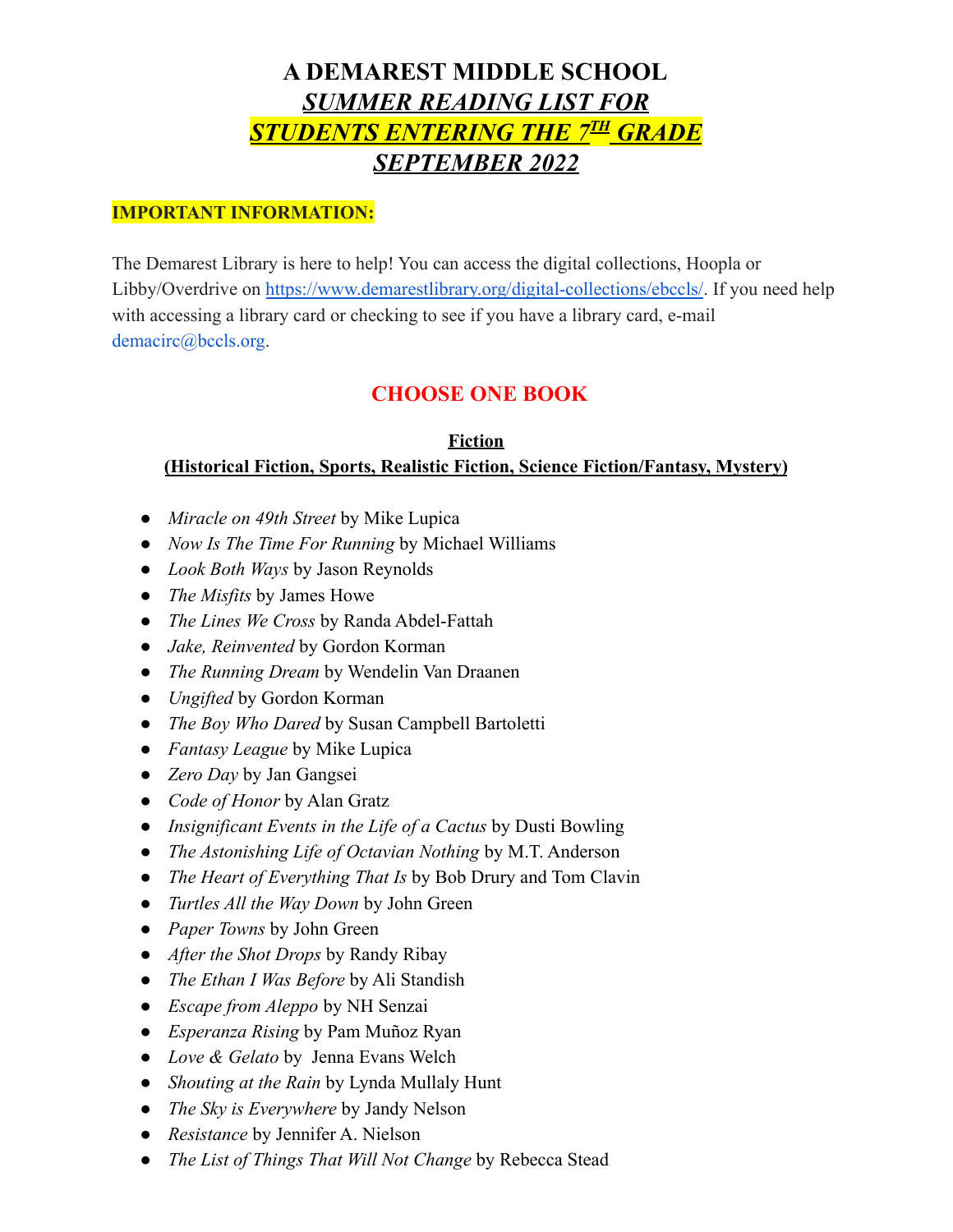- *Unwind* by Neal Shusterman
- *The Red Pyramid* by Rick Riordan
- *Ender's Game* by Orson Scott Card
- *The City of Ember* by Jeanne DuPrau
- *The Shadow Thieves* by Anne Ursu
- *The Selection* by Kiera Cass
- *● The Siren* by Kiera Cass
- *● Tales of the Peculiar* by Ransom Riggs
- *Miss Peregrine's Home for Peculiar Children* by Ransom Riggs
- *● An Ember in the Ashes* by Sabaa Tahir
- *● The Hazel Wood* by Melissa Albert
- *● The Countdown Conspiracy* by Katie Slivensky
- *● I'll Give you the Sun* by by Jandy Nelson
- *● The Summer I Turned Pretty* by Jenny Han
- *● To All the Boys I've Loved Before* by Jenny Han
- *Everyday* by David Levithan
- *● Everything, Everything* by Nicola Yoon
- *● Instructions for Dancing* by Nicola Yoon
- *● All the Bright Places* by Jennifer Niven
- *● Me Before You* by JoJo Moyes
- *● The Adoration of Jenna Fox* by Mary E. Pearson
- *● City of Ashes* by Cassandra Claire
- *● Restart* by Gordon Korman
- *● One Last Shot* by John David Anderson
- *● Ground Zero* by Alan Gratz